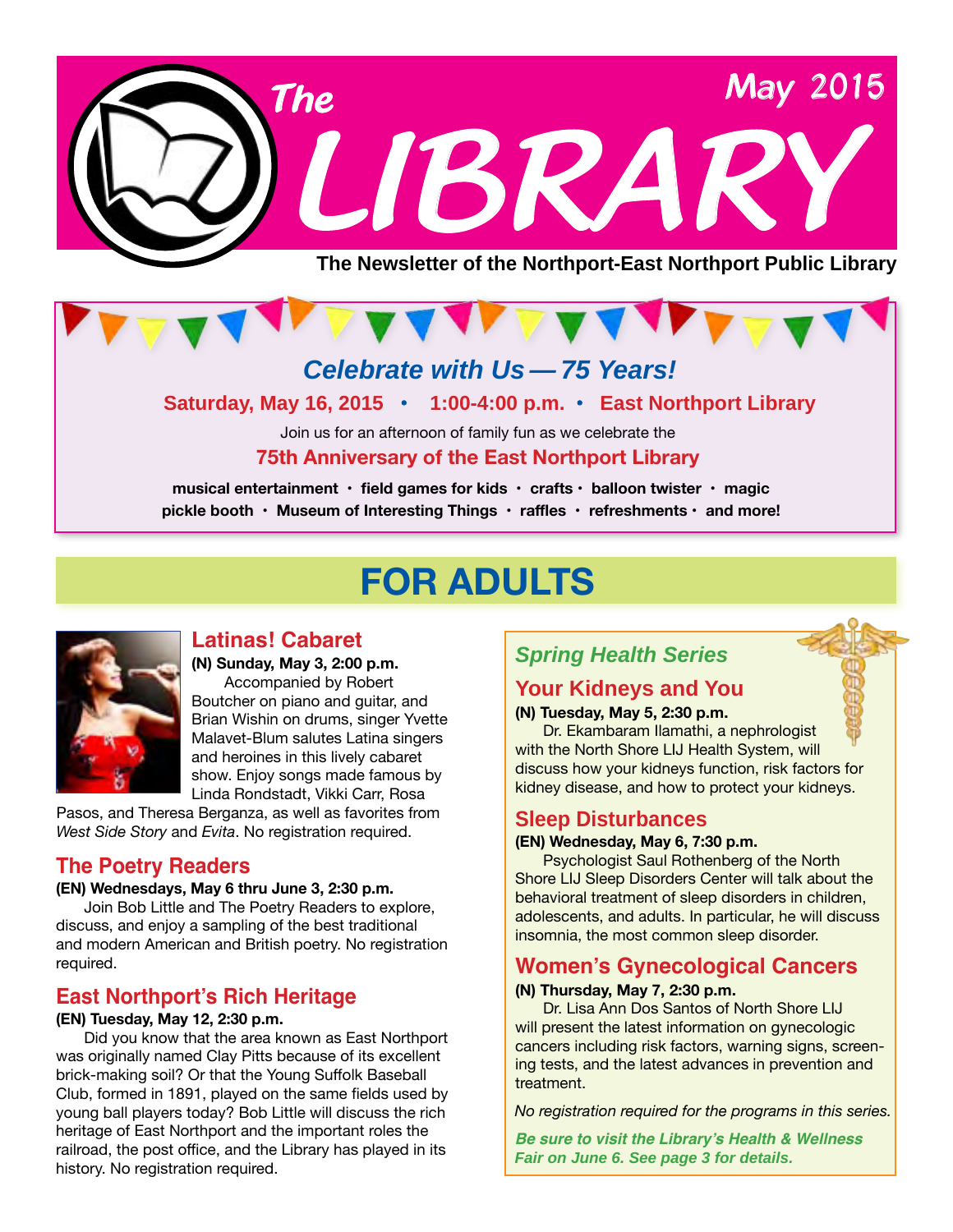### **FOR ADULTS**

 Patrons of all ages are invited to the Library's first **Health & Wellness Fair**.

Representatives from many local organizations will be available to provide information, free screenings, and referrals. Participating organizations will include the Alzheimer's Association, Cornell Cooperative Extension, Dolan Family Health Center, Huntington Drug & Alcohol Project, Huntington YMCA, the Drug and Alcohol Task Force, Northshore LIJ, Northport VAMC, Pederson-Krag, and RESPONSE of Suffolk, among others. No registration required.



#### **Computer Programs**

#### **Introduction to PowerPoint**

**(N) Wednesday, May 6, 7:00 p.m.**

Learn to create your own presentations. Topics will include creating a slideshow, editing, formatting, adding multimedia objects, and more. Prerequisite: Introduction to Computers or equivalent. Registration begins April 22 at either library or online. ([NENC088](http://alpha2.suffolk.lib.ny.us/search/?searchtype=X&SORT=D&searcharg=nenc088&searchscope=43))

#### **Intermediate PowerPoint**

#### **(EN) Monday, May 11, 7:00 p.m.**

Learn intermediate techniques of slide animation, transitions, formatting, and more. Prerequisites: Introduction to Computers and Introduction to PowerPoint or equivalent. Registration begins April 27 at either library or online. ([NENC022](http://alpha2.suffolk.lib.ny.us/search/?searchtype=X&SORT=D&searcharg=nenc022&searchscope=43))

#### **SeniorNet: The Cloud Demystified**

**(N) Thursday, May 21, 4:00 p.m.**

Until recently, most programs and files resided on your computer. Cloud computing has changed that, allowing you to use the Internet to access files and programs. Join us to learn about the "cloud," what it might mean to you, and which companies are offering cloud services. No registration required.

#### **Introduction to Computers: Part 2**

#### **(N) Tuesday, June 16, 7:00 p.m.**

Learn basic word processing skills. Prerequisites: Introduction to Computers: Part 1 or equivalent. Registration begins June 2 at either library or online. [\(NENC157\)](http://alpha2.suffolk.lib.ny.us/search/?searchtype=X&SORT=D&searcharg=nenc157&searchscope=43)

#### **Introduction to Computers: Part I**

#### **(EN) Wednesday, June 10, 7:00 p.m.**

If you are a computer novice, this class will get you started. Learn how to turn on the computer, use the desktop, and mouse, open and close programs, and more. Registration begins May 28 at either library or online. ([NENC176](http://alpha2.suffolk.lib.ny.us/search/?searchtype=X&SORT=D&searcharg=nenc176&searchscope=43))

#### **How to be an eBay Seller**

#### **(N) Monday, June 1, 7:00 p.m.**

Learn the basics of using an eBay seller's account. Topics include setting up an account, item descriptions, attaching photos, and determining costs. Prerequisite: Basic familiarity with eBay. No registration required.

#### **Introduction to QuickBooks**

**(N) Thursday, May 28, 6:30 p.m.**

This class will demonstrate the fundamentals of Quick-Books, including working with a Chart of Accounts and Centers, understanding Items, Asset, Liability and Equity Accounts, creating Invoices, and more. Prerequisite: basic accounting or bookkeeping skills. No registration required.

**Defensive Driving**



#### **Defensive Driving**

**(EN) Wednesday, May 27 & Thursday, May 28, 7:00-10:00 p.m. Fee: \$36**

Applications are available May 2 at both library buildings.

#### **AARP Smart Driver Course**

**(EN) Thursdays, June 4 & 11, 9:30 a.m.-12:30 p.m.** Registration begins May 9 at the East Northport building. ([NENA513](http://alpha2.suffolk.lib.ny.us/search/?searchtype=X&SORT=D&searcharg=nena513&searchscope=43))

AARP's course promotes safe driving and helps older drivers maintain their skills. The fee is \$20 for AARP members (\$25 for non-members), payable to AARP by *check or money order only* at registration.

The Northport Arts Coalition invites you to an evening of Global Music with guitarist Eran Polat, percussionist Akiva, and Sicanni on pan flutes. Lively drumming, dancing, and audience participation are in store for all! No registration required.

#### **Saturday, June 6, 2015 10:00 a.m.-1:00 p.m. Northport Library**

Would you like to learn new technology, business, or creative skills? **lynda.com**, available for free through your Library, offers thousands of online tutorials and courses by top experts. This highly-rated online resource will help you stay ahead of software updates, pick up brand new skills, change careers, and explore new hobbies. Look for **lynda.com** on the Library's homepage at **www.nenpl.org**.





### **FOR ADULTS**



#### **Current Events in Perspective**

#### **(N) Wednesday, May 27, 7:00 p.m.**

Join Michael D'Innocenzo, professor of history at Hofstra University, and explore significant national and international developments. All attending are welcome to share their views. No registration required.



#### **Elder Law Update**

#### **(N) Tuesday, May 19, 2:30 p.m.**

George Roach, former Chief Attorney for the Legal Aid Society, will provide up-to-date information on estate planning, durable wills, powers of attorney, living wills, health care proxies, and long-term care options. Your questions are welcome. No registration required.

#### **The Wreck of the Gwendoline Steers**

#### **(N) Tuesday, May 19, 7:00 p.m.**

In 1962 the tugboat Gwendoline Steers sank in Long Island Sound during an ice storm, killing all on board. In observance of National Safe Boating Week, Ed Carr, director of Huntington's Maritime Services, will present a forensic analysis of this mysterious tragedy. No registration required.

#### **Broadway Showstoppers (N) Sunday May 31,**

**2:00 p.m.** Enjoy highlights



from the most popular shows on the Great

White Way with the Broadway Showstoppers musical revue. The talented cast presents songs like "Another Op'nin' Another Show," "I Could have Danced all Night," "Nothing Like a Dame," "Lullaby of Broadway," and much more. No registration required. Those showing an NENPL Library Card will be seated first.

#### **Cinema at the Library: Film & Discussion**

#### **(N) Wednesday, May 20, 6:00 p.m.**

Join Dylan Skolnick, co-director of Huntington's Cinema Arts Centre,

to view and discuss *Wild*. Reese

Witherspoon stars in this award-winning film about one woman's 1,100-mile solo hike. No registration required. Rated R. 115 min.

#### **Health Insurance Counseling**

#### **(N) Tuesday, May 19, 9:30-11:30 a.m. by appt.**

A volunteer HIICAP counselor will answer questions about Medicare and supplementary insurance. Registration begins May 5 at either library or online. [\(NENA512\)](http://alpha2.suffolk.lib.ny.us/search/?searchtype=X&SORT=D&searcharg=nena512&searchscope=43)

#### **Short Story Central**

#### **(N) Tuesday, May 5, 7:00 p.m.**

This month we take a look at stories from *Refund* by Karen Bender. Please pick up your copies

of the stories at the Circulation Desk.

**(N) Thursday, May 14, 7:00 p.m.**

Join fellow non-fiction fans for our new book discussion group led by librarian Brad Silverman. *The Assassination of the Archduke* by Greg King and Sue Woolmans will be the topic of the first session. Copies of the book are available at the Northport Library Circulation Desk.

#### **Truth Be Told: Nonfiction Book Discussion Group NEW**

#### **Novel Ideas**

#### **(N) Monday, May 18, 7:00 p.m.**

This month we take a look at *Away* by Amy Bloom. Please pick up your copy of the book at the Northport Library Circulation Desk.

# **BOOK GROUPS**

#### **Northport Arts Coalition presents Indigo Musicians**

#### **(N) Wednesday, May 13, 7:00 p.m.**

#### **Let's Talk: English Conversation (EN) Fridays, May 1, 7:00 p.m.**



Practice your English with our

informal conversation group. No registration required.

#### **Quick Reads**

#### **(EN) Friday, May 29, 7:00 p.m.**

The Library's new reading group is designed for intermediate English language learners who would like to expand their vocabulary and strengthen their reading and comprehension skills. Please pick up your copy of this month's reading selection and worksheet at the Circulation Desk.



#### **Basics of Home Pickling**

**(EN) Wednesday, May 13, 7:00 p.m.** Award-winning pickling and canning expert Mark Vosburgh will demonstrate the basics of home pickling. He will talk about the

history of pickling, safe food handling, and preparation techniques. Registration begins May 2 at either library or online. ([NENA511](http://alpha2.suffolk.lib.ny.us/search/?searchtype=X&SORT=D&searcharg=nena511&searchscope=43))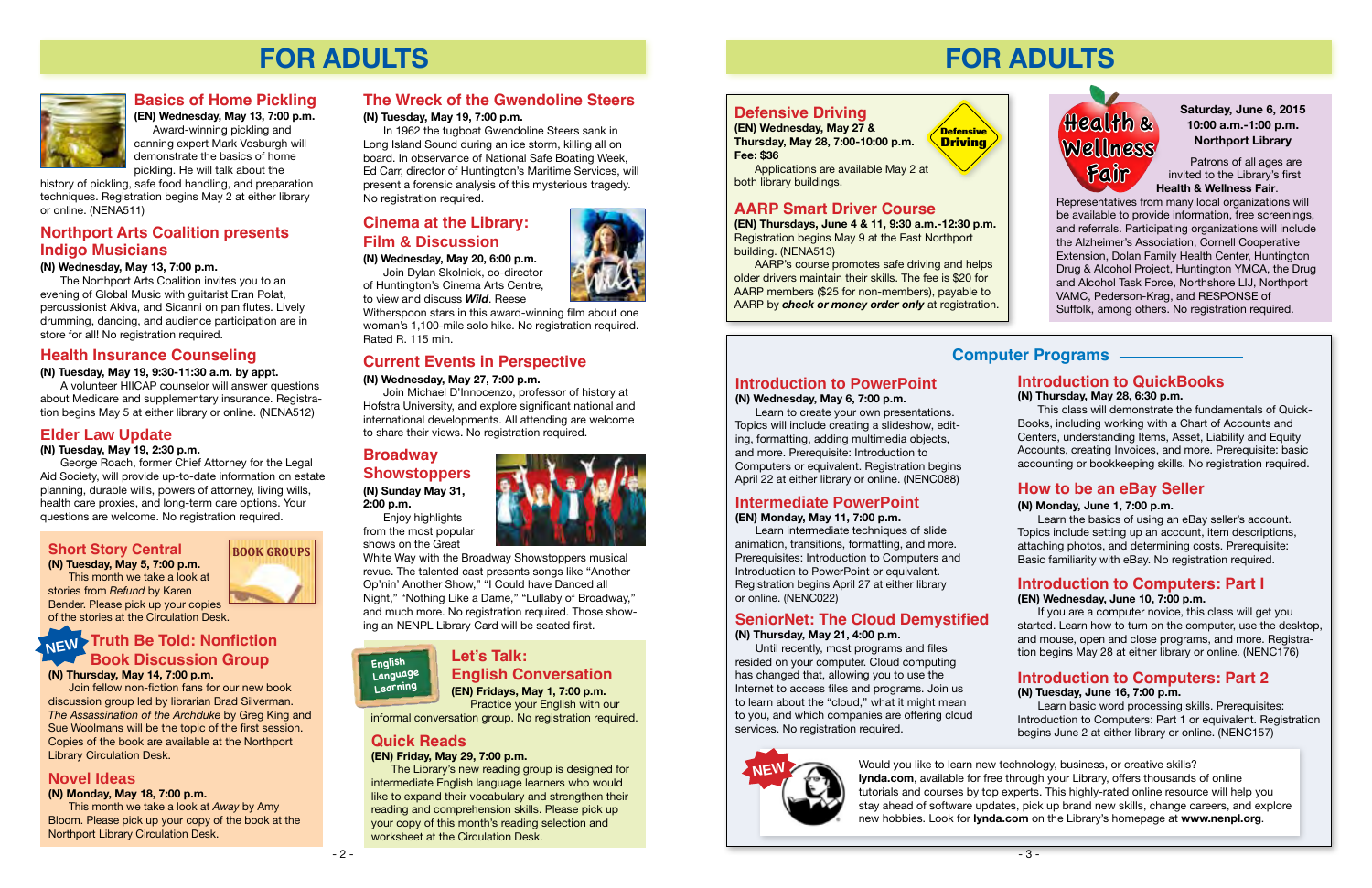

50



#### **Teen Volunteer Opportunities** *Open to students in grades 7-12*

*Registration for Teen programs and Volunteer Opportunities begins May 1 at either library or online.*

### **FOR TEENS**

**You may volunteer for all of the following opportunities.**

#### **Teen Writer's Workshop**

**(N) Friday, May 8, 7:30-8:45 p.m.** *Students in grades 8-12*

Do you love to write? Join fellow writers to discuss your ideas and get feedback on your work. [\(NENY697](http://alpha2.suffolk.lib.ny.us/search/?searchtype=X&SORT=D&searcharg=neny697&searchscope=43))

Celebrate your favorite fandoms on Fandom Friday! In May we will create fan t-shirts. Please bring a light colored t-shirt to customize. In June we will screen<br>anime favorites



#### **Super Smash Brothers Wii U Competition**

Volunteers will assist with a variety of arts and crafts activities at the East Northport Library's 75th Anniversary celebration. ([NENY702](http://alpha2.suffolk.lib.ny.us/search/?searchtype=X&SORT=D&searcharg=neny702&searchscope=43))

It's back! Join your friends in this special Super Smash Brothers Wii U competition. Prizes will be awarded to the top three players. [\(NENY699](http://alpha2.suffolk.lib.ny.us/search/?searchtype=X&SORT=D&searcharg=neny699&searchscope=43))

#### **Go Global Volunteers**

**(N) Friday, May 22, 3:45-5:15 p.m.**

Assist young children with a craft project and earn volunteer credit at this special program. ([NENY703](http://alpha2.suffolk.lib.ny.us/search/?searchtype=X&SORT=D&searcharg=neny703&searchscope=43))

#### **Fandom Friday**

**(N) Friday, May 1, 7:00-8:30 p.m.** [\(NENY696\)](http://alpha2.suffolk.lib.ny.us/search/?searchtype=X&SORT=D&searcharg=neny696&searchscope=43) **(N) Friday June 5, 7:00-8:30 p.m.** [\(NENY705\)](http://alpha2.suffolk.lib.ny.us/search/?searchtype=X&SORT=D&searcharg=neny705&searchscope=43)

**(N) Friday, May 22, 7:00-8:30 p.m.**

# **FOR CHILDREN**

#### **Home Alone**

**(N) Monday, May 11, 7:00-8:30 p.m.** *Students in grades 5 and up*

Home Alone is a program designed to help young teens navigate situations that may occur between the time they arrive home from school and the time when their parents return home from work. This fun, multimedia program is presented by staff from YDA, your local community youth agency. ([NENY698](http://alpha2.suffolk.lib.ny.us/search/?searchtype=X&SORT=D&searcharg=neny698&searchscope=43))

#### **High School Employment Workshop**

**(N) Thursday, May 7, 7:00-8:00 p.m.**

Project Excel's employment workshop provides students with secrets to gain employment including job search and application assistance, interview tips, and real job referrals within the Town of Huntington. ([NENY704](http://alpha2.suffolk.lib.ny.us/search/?searchtype=X&SORT=D&searcharg=neny704&searchscope=43))

#### **Fire Island National Seashore Celebration! (N) Saturday, May 2, 10:00 a.m.**

*Children in grades 3-6; adults welcome*

Representatives from Fire Island National Seashore will help us celebrate the park's 50th anniversary! Explore their "Traveling Trunk" filled with objects found in the sand and surf, and learn all about fishing at local seashores. You will

also hear about the Junior Ranger program. (90 min.) Registration began April 17 at either library or online. [\(NENJ542](http://alpha2.suffolk.lib.ny.us/search/?searchtype=X&SORT=D&searcharg=nenj541&searchscope=43))

**El Día Tortillas**

**(N) Friday, May 1, 7:00 p.m.** *Children in grades K-5 with adult;* 

*siblings welcome* 

Celebrate El Día de los Niños/El Día de los Libros (Children's Day/Book Day) by cooking a tasty treat with culinary instructor Debbie Gorney. (60 min.) Registration began April 17 at either

Get transported to France through music, games, stories, and hands-on activities. (45 min.) Registration begins May 7 at either library or online. ([NENJ545](http://alpha2.suffolk.lib.ny.us/search/?searchtype=X&SORT=D&searcharg=nenj545&searchscope=43))

library or online. ([NENJ536](http://alpha2.suffolk.lib.ny.us/search/?searchtype=X&SORT=D&searcharg=nenj536&searchscope=43))

#### **Chess Club Volunteers**

**(N) Thursday, May 7, 6:45-8:00 p.m.**

Earn volunteer credit as you help children learn chess. A basic knowledge of the

game is required for all volunteers. [\(NENY700](http://alpha2.suffolk.lib.ny.us/search/?searchtype=X&SORT=D&searcharg=neny700&searchscope=43))

#### **Bingo Board Volunteers**

**(EN) Wednesday, May 13, 4:00-5:00 p.m.**

Help create Bingo boards for a children's summer program. ([NENY701\)](http://alpha2.suffolk.lib.ny.us/search/?searchtype=X&SORT=D&searcharg=neny701&searchscope=43)

#### **High School Fashion Show**

**(N) Monday, May 4, 6:00 p.m.**

Meet the talented students from Northport High School's fashion design and illustration class taught by Robin O'Neill-Gonzalez. This year's theme is "Literature," and the  $\sqrt{\theta}$ clothing designs are inspired by the students' favorite literary characters, poems, and quotes. No registration is required.

**in**

- 7 -

# **FOR CHILDREN**

### $\frac{\text{deg}^2}{\text{deg}^2}$ Smart Board "Win, Lose or Draw!"

**(EN) Thursdays, May 7, 14, 21, 2:00 p.m.**

તિજંૂે Block Party! **(N) Friday, May 29, 7:00 p.m. in**

**(N) Fridays, May 1, 8, 15, 22, 10:00 a.m.** *Children birth-5 years not yet in kindergarten;*

**drop Chess Club** 

*siblings welcome*

 $\frac{d}{d\mathbf{v}}$   $\frac{d}{d\mathbf{v}}$  Books a Poppin'

Join us to read stories, share songs and rhymes, and have fun in this interactive program for families.

(30 min.) No registration required.

**(N) Thursday, May 7, 7:00 p.m.**

*Children in grades 3-6*

Have fun, improve your game, and practice good

sportsmanship! (45 min.) No registration required.

### **The Bookmark Spot**

*Stop by the Library and pick up the May bookmark by Andrew Marion. A reading list compiled by Children's Librarians is on the back.*





**(N) Monday, May 11, 10:00 a.m.** *Children ages 3 and up with adult*

Children will exercise their fine motor skills as well as their creativity in a room blooming with fun craft projects. (90 min.) No registration required.

> *Children 1-4 years with adult; siblings welcome*

 Children learn to use their minds as well as their muscles having fun with building blocks while playing with other children. (45 min.) No registration required.

#### **PlayHooray Kids**

#### **(EN) Thursday, May 28, 10:00 a.m.**

*Children 18 months-4 years* Get ready to dance and march with instruments and lively activities featuring both pop and traditional children's music. (45 min.) Registration begins May 7 at either library or online. ([NENJ547](http://alpha2.suffolk.lib.ny.us/search/?searchtype=X&SORT=D&searcharg=nenj547&searchscope=43))

#### **Babies Boogie**

#### **(EN) Saturday, May 23, 10:00 a.m.**

*Children 3-24 months with adult; siblings welcome* Your little musician will be moving and singing to songs from around the world and keeping the beat with props and musical instruments. (45 min.) Registration begins May 7 at either library or online. ([NENJ546](http://alpha2.suffolk.lib.ny.us/search/?searchtype=X&SORT=D&searcharg=nenj546&searchscope=43))

**drop in Celebrate** 

#### **Go Global: France**

**(N) Friday, May 22, 4:00 p.m.**  *For children in Grades K-3*

*Children in grades 3-5*

Discover the secrets behind baffling illusions and meet other kids who love magic in our monthly magic club. Bring in your own magic trick and get performance tips from Children's Librarian and professional magician James Plath. (45 min.) No registration required.

#### **(N) Wednesday, May 13, 4:00 p.m.**

*Children entering grades 3-5* Try to get your teammates to guess what you draw on the

electronic Smart Board in this fast and furious game of Pictionary. Lots of fun, lots of prizes! (45 min.) No registration required.

#### $\frac{1}{\alpha! \alpha!}$  Tricks of the Trade

#### **Home Alone**

**(N) Monday, May 11, 7:00 p.m.** *Children in grades 5 and up* This fun, multimedia program



presented by YDA is designed to help tweens navigate situations that may occur after school while waiting for their parents to return home. (90 min.) Registration begins May 1 at either library or online. ([NENY698\)](http://alpha2.suffolk.lib.ny.us/search/?searchtype=X&SORT=D&searcharg=neny698&searchscope=43)

#### **(EN) Tuesday, May 19, 7:00 p.m. in**

#### **Sing & Play**

**(EN) Mondays, May 18, June 1, 8 10:00 a.m.** ([NENJ543](http://alpha2.suffolk.lib.ny.us/search/?searchtype=X&SORT=D&searcharg=nenj543&searchscope=43)) **or 11:00 a.m.** ([NENJ544](http://alpha2.suffolk.lib.ny.us/search/?searchtype=X&SORT=D&searcharg=nenj544&searchscope=43))

*Children 1-3 years with adult; siblings welcome*

Sing songs and rhymes while using scarves, bells, balls, and hoops that engage children and reinforce early literacy skills. (30 min.) Registration begins May 7 at either library or online.









**CHILDREN'S** 



#### *Series Program*

**Children's Book Week PJ Storytime**

#### **(N) Friday, May 8, 7:00 p.m.**

*Children with adult; siblings welcome* Be a part of the 96th annual

observance of Children's Book Week, the longestrunning national literacy initiative in the country! Celebrate the power of great children's literature with stories, songs, and movement activities. (30 min.) No registration required.

### $\frac{d^2\mathbf{d}}{d\mathbf{d}}$  & Garden of Crafts